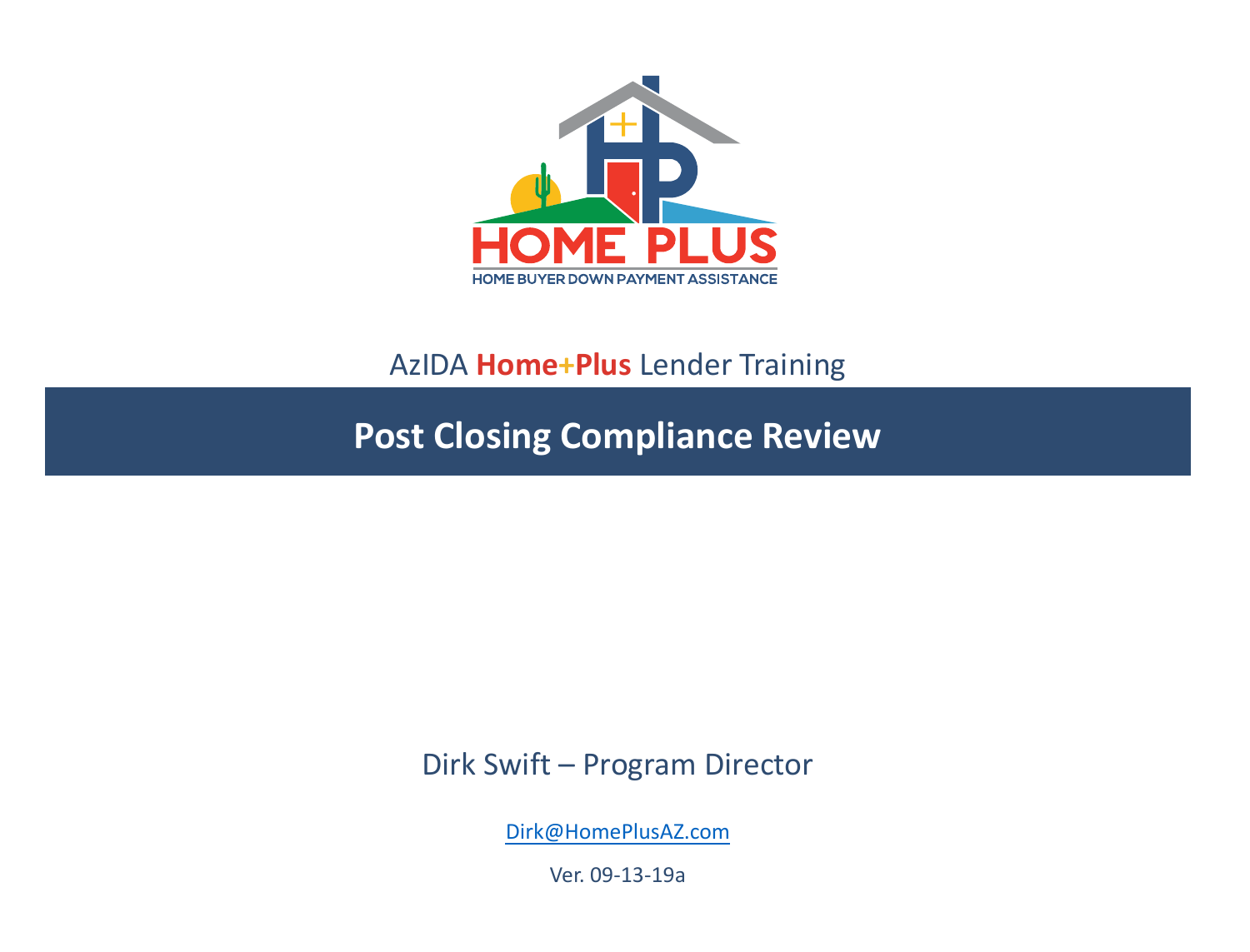### **AzIDA HOME+PLUS**

Post Closing Compliance Review

There are separate on-demand, training sessions related to *How to upload documents in the Lender-Online system.*

Please visit that training session for more detail on the steps and procedures. • Once the lender successfully uploads the **HOME+PLUS** Compliance package into the Lender-Online system, it's the lenders responsibility to log into the system and follow up on the transaction for any updates, pend notices, etc...

• Current turn around time on DPA Compliance package review is 24-48 hours.

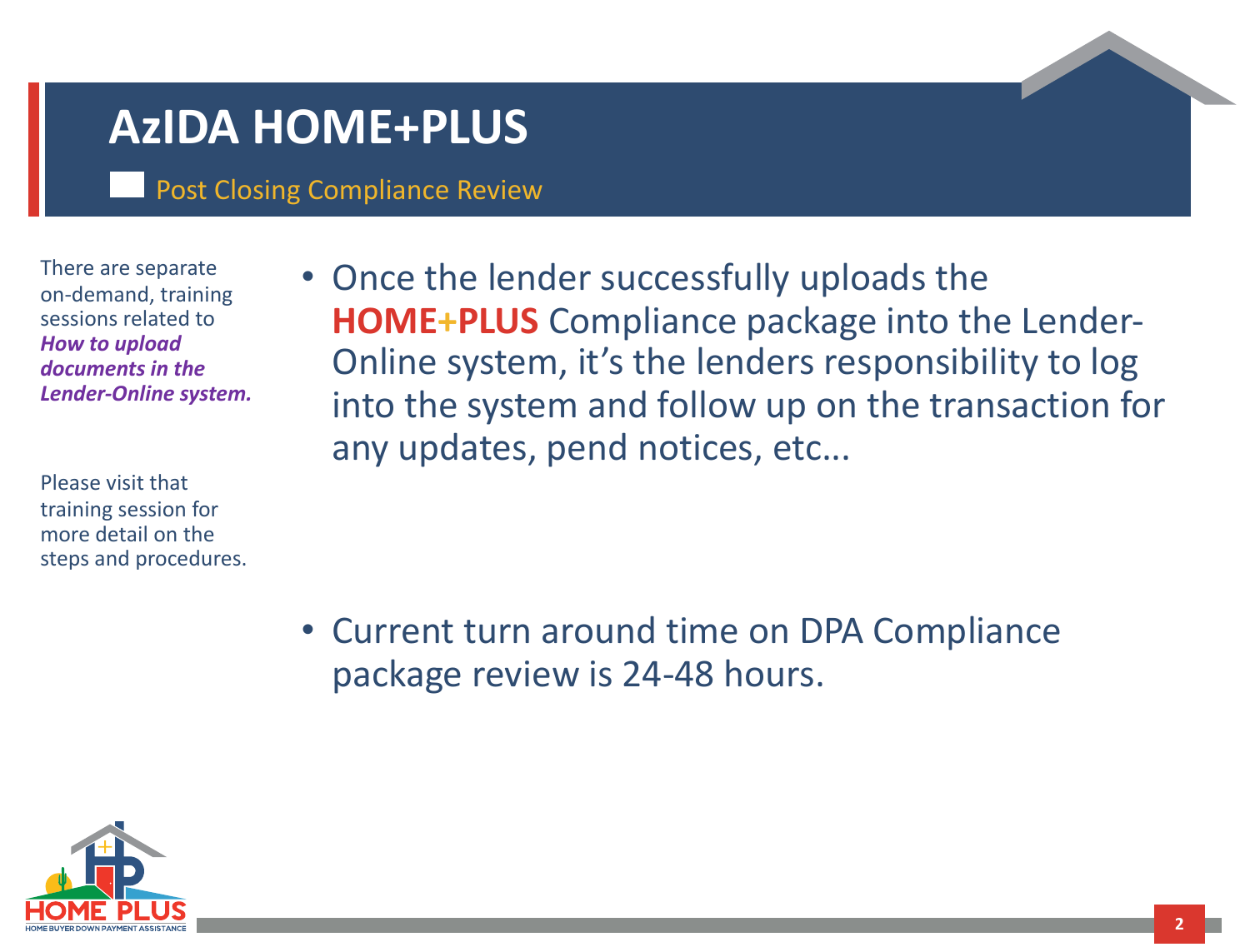# • Common Suspense Items

- 1. Inaccurate Closing Disclosure:
	- DPA on the CD differs from Legally Enforceable Obligation (Gift) Letter
		- The **HOME+PLUS** DPA amount is rounded up or down to nearest dollar
		- There will never be pennies or cents associated with the DPA
- 1. Incomplete uploads
	- Mortgagor's Certificate missing Lender signature
- 2. Non-Occupant Co-signors (non-occupant co-borrower) incorrectly input in the reservation system
	- Non-occupant co-signors DO NOT need to sign the AzIDA **HOME+PLUS**  documents – incorrectly listing them as a co-borrower will then populate their names on the closing documents

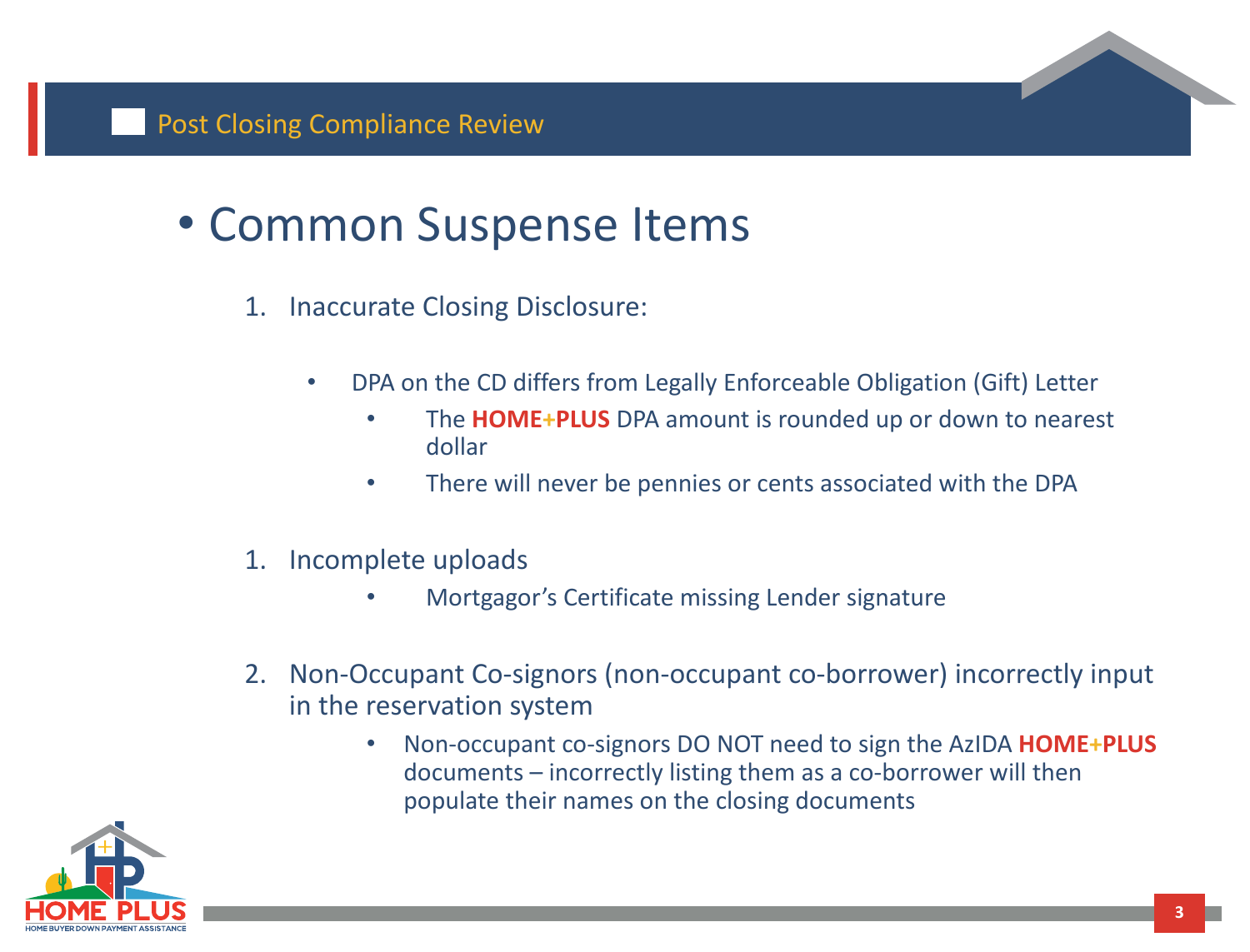• The lender can view the status of the file by selecting the "View" icon from the Loan Status tab.



| <b>STAGE/STATUS/DATE</b>                 | <b>HFA's CONDITIONS/EXCEPTIONS</b>        |
|------------------------------------------|-------------------------------------------|
| Post Close Rev. Incomplete on 11/12/2018 | 1. Missing \$225.00 Compliance Review Fee |
| • Post-Close Pkg on 11/12/2018           |                                           |
| Certification on 11/05/2018              |                                           |
| Reserved on 10/19/2018                   |                                           |

• Uploading Post-Closing conditions would follow the same procedure as the Post-Closing package.